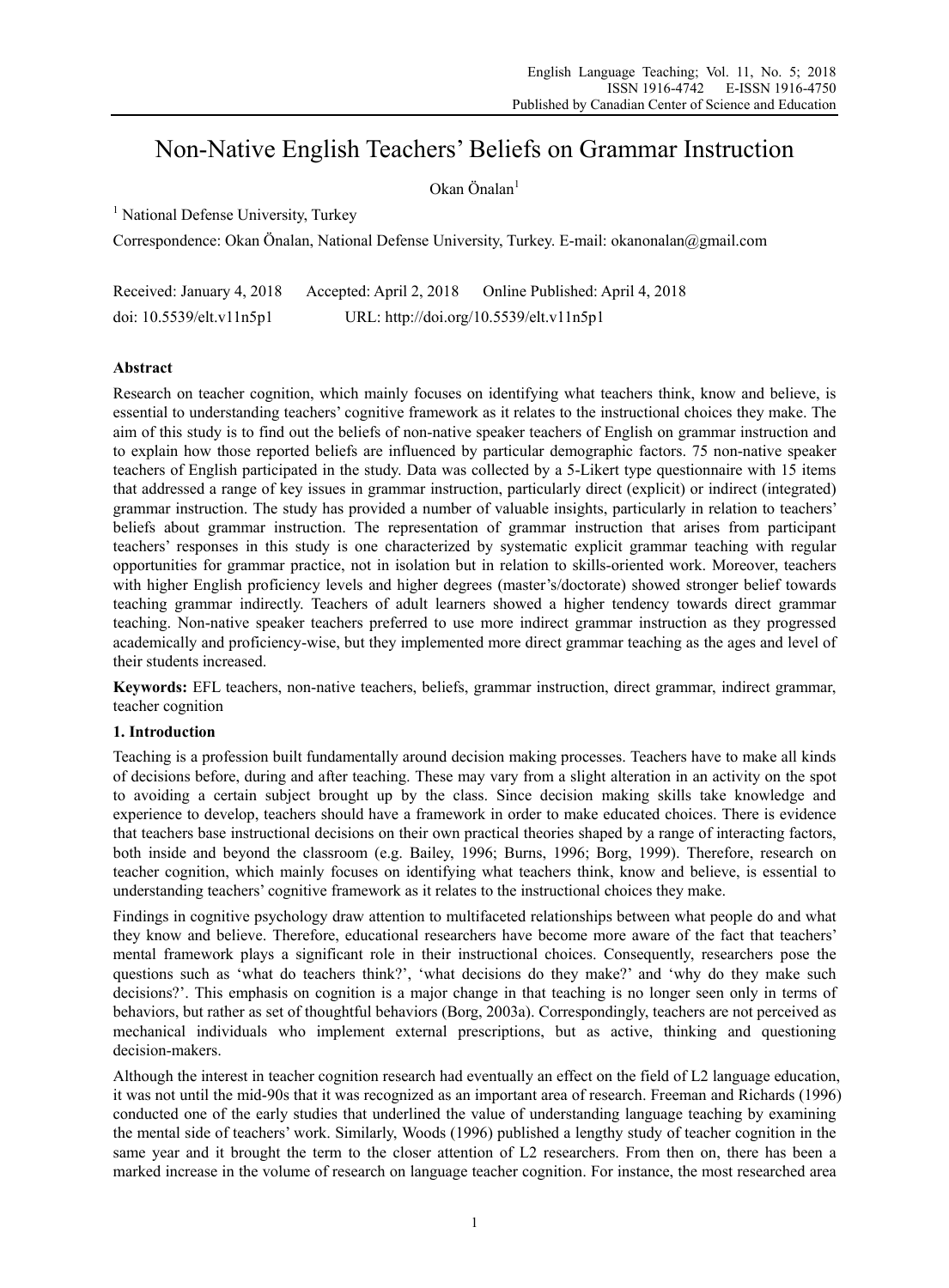has been L2 grammar teaching and this work has made great contribution to our understandings of how teachers teach grammar and of the cognitive framework behind their instructional practices.

# **2. Literature Review**

Considering the complexity of factors and variables in grammar instruction (e.g. how grammar is and should be taught: implicitly-explicitly, inductively-deductively, integratedly-separately, whether or not knowledge of grammatical terminology enhances learning, whether grammar work is best handled through L1 or L2, etc), researchers have looked for exact and commonly applicable answers to questions teachers encounter in grammar teaching (Ellis, 2006). To address such issues on the learning and teaching of L2 grammar, a teacher cognition perspective has more recently been applied to the study of L2 grammar teaching. In his comprehensive literature review, Borg (2003b) divides teacher cognition studies on grammar teaching under three categories in terms of their focus of inquiry: (i) teachers' knowledge of grammar; (ii) teachers' beliefs about grammar teaching; and (iii) practices and cognitions in teaching grammar. Results of these studies reveal that teachers do indeed have a set of complex belief systems about the teaching of grammar, and that these are sometimes not reflected in their classroom practices for various complicated reasons.

Apparently, teacher cognition research on grammar instruction has shown that what teachers do in the classroom may not necessarily reflect their beliefs about how grammar should be taught (Basturkmen, Loewen, & Ellis, 2004). Evidence suggests that how teachers handle grammar is strongly influenced by their views about language learning, their beliefs about their students' needs and wants, and other contextual factors such as time (Farrell & Lim, 2005). For instance, teachers' own knowledge about grammar plays a significant role in the instructional decisions they make (Andrews, 2007). More interestingly, it is not only teachers' actual knowledge of grammar that affects their teaching, but also how confident they feel about this knowledge. Borg's studies on both native speaker (NS) and non-native speaker (NNS) teachers suggest that less confident teachers tend to decrease the amount of explicit grammar work in the classroom, which in turn leads to an avoidance of grammar teaching in language lessons (Borg 1998a, 1998b, 1999, 2001, 2005).

Now that NNS teachers are increasingly prevalent in language teaching, particularly teaching English both in ESL (English as a Second Language) and EFL (English as a Foreign Language) contexts worldwide (e.g. Braine 1999, Llurda 2005, and Mahboob 2010 for theoretical and empirical overview), understanding their specific contributions as well as their cognition has become more significant than before. However, there is not as much empirical research on non-native speaker teacher cognition with reference to grammar teaching as on native speaker teachers. More to the point, the studies on NNS teachers usually follow a narrow perspective, involving teachers from one single country or region (e.g. Hayes, 2005 - Sri Lanka; Pahissa & Tragant 2009 – Catalonia). Consequently, given such insights and the current prominence of grammar teaching in debates about English language teaching worldwide, further qualitative research on NNS teachers in an international context is needed in order to develop closer understanding of what they think, believe and do as well as of the cognitive framework underlining their pedagogical decisions in relation to grammar. This study has been conducted upon this necessity.

# **3. Method**

# *3.1 Research Questions*

Informed by the literature on teacher cognition on grammar teaching and the NNS teacher stance in L2 teaching field discussed above, this study addressed the following research questions:

1) What beliefs about grammar instruction are reported by non-native speaker (NNS) teachers of English?

2) How do the reported beliefs about grammar teaching by NNS teachers relate to (a) their qualifications; (b) their students' age; (c) the proficiency level of students they teach; and (d) their English proficiency level.

# *3.2 Context*

This study was conducted in a language institute in San Antonio, Texas, USA. The language institute involved three academic training sections: General English, Specialized English and Instructor Development. The Instructor Development sector, whose students are the participants of this study, offered occupational development courses for non-native speaker teachers of English and hosted teachers of English from all around the world. The Instructor Development module was a 16-week in-service training course that highlighted communicative language teaching principles. The textbooks used for the module were "*Principles of Language Learning and Teaching"* (Brown, 2000) and "Teaching by Principles" (Brown, 2007). The module followed a discussion-reflection based approach, supported by out-of-class article reading, individual-collaborative projects, and micro-teaching sessions. A typical class day consisted of six hours of instruction; some of which may be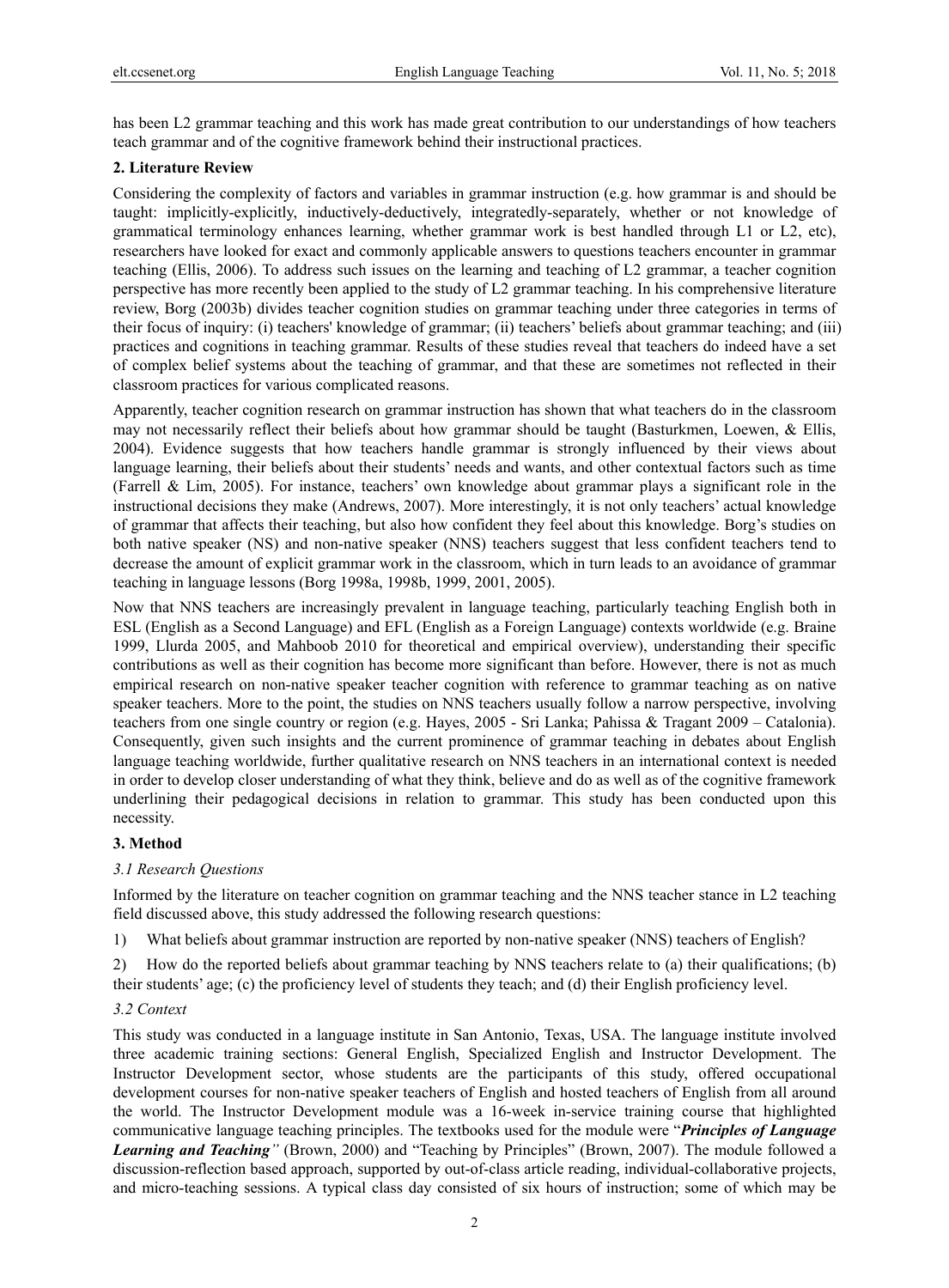spent in a computer-based language laboratory. All teacher trainees had access to a learning center, which had a variety of multimedia software and included a library. The program also involved extra-curricular activities such as field trips to libraries, to other schools and to touristic places of the region. Both the institution and the four instructors who offered the instructor development courses enjoyed a good academic reputation in the region.

# *3.3 Participants*

The participants' demographic information presented here has been obtained from the first part of the survey. After the official permission was granted from the language institution to conduct a survey-based study at the Instructor Development sector, printed surveys with informed consent documents were delivered to 96 trainees. Participants were given four days to fill in the surveys and to return them. Consequently, 75 NNS teachers of English from 29 different countries agreed to participate in the study.

Of the 75 participants, 46 (61.3%) were male and 29 (38.7%) were female teachers. In order to obtain an overall idea of participant teachers' occupational framework, the survey included questions that aimed at eliciting participants' educational qualifications. 39 (52%) of them had a bachelor's degree in ELT, and 36 (48%) teachers had earned either their master's or doctorate degrees in the field. As for total years spent in teaching, 15 (20%) teachers were in the first 4 years of their career, 23 (30.7%) of them had 5 to 9 years of experience, 20 (26.7%) participants had been teaching for 10 to 14 years, and finally 17 (22.7%) of them were highly experienced with 15 years and above. These percentages show that a significant number of participants engaged in advanced academic studies and had more than 10 years of experience in the field, which may suggest that the participants had a high level of occupational expertise. Information on participants' qualifications (Table 1) is presented below.

# Table 1. Participants' qualification

|                                 |    | $\frac{0}{0}$ |
|---------------------------------|----|---------------|
| Bachelor's Degree (BA)          | 39 |               |
| Master's (MA) / Doctorate (PhD) | 36 | 48            |
| <b>TOTAL</b>                    | 75 | 100,0         |

Additionally, the participants were asked to specify the context in which they taught English. This piece of information was collected not only to learn about the age range of students the participants dealt with, but also to account for the proficiency level they had to address. 8 (10.7%) teachers taught English to high school students, 19 (25.3%) of them had university level students, and 48 (64%) teachers offered English lessons to adult learners who were 24 of age and above (Table 2). As to the proficiency level of their students, 33 (44%) participants taught elementary level, 21 (28%) of them had intermediate level students, and 21 (28%) of them offered English lessons to advanced level students (Table 3).

Table 2. Age range of participants' students

| Participants' Students |                                     |    | $\frac{0}{0}$ |
|------------------------|-------------------------------------|----|---------------|
| High School            | Teaching Students Aged 15-18        |    | 10.7          |
| University / Academy   | Teaching Students Aged 19-23        | 19 | 25.3          |
| Graduate / In-service  | Teaching Students Aged 24 and above | 48 | 64            |
| <b>TOTAL</b>           |                                     | 75 | 100,0         |

|              | n  | $\%$  |
|--------------|----|-------|
| Elementary   | 33 | 44    |
| Intermediate | 21 | 28    |
| Advanced     | 21 | 28    |
| <b>TOTAL</b> | 75 | 100,0 |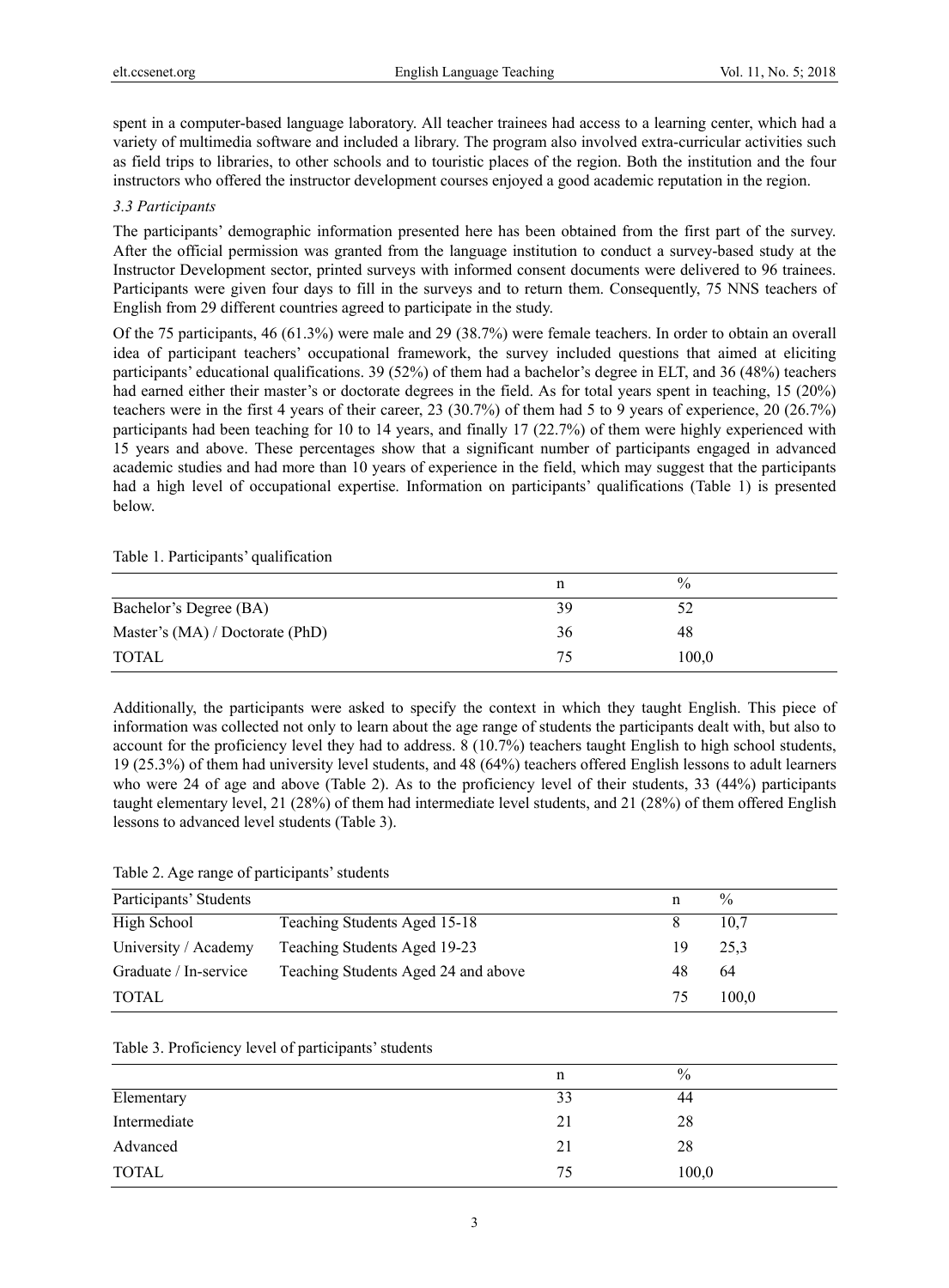The participant NNS teachers' proficiency level in English language was another factor correlated to their stated beliefs as a part of the second research question. In order to account for this information, they were asked to point out a proficiency score in English language; in this case their ECL (English Comprehension Level) scores. The ECL test is one of the instruments used for measuring the English language reading, vocabulary, grammar and listening proficiency of international participants in certain US-sponsored courses. The ECL may also be used as a criterion in the recruitment of US military personnel who are not native speakers of English, or in the determination of their eligibility for commissioning, attending specific courses or holding certain jobs. The ECL is administered in approximately 120 overseas sites, and over 100 sites in the U.S. in one of two versions: paper/pencil or online computer-delivered. These tests consist of 100 multiple-choice items, take about 75 minutes to administer, and are scored on a scale of 0 to 100.

In many cases, it is hard to find a common proficiency test that all participant teachers have taken (e.g. TOEFL, IELTS, etc) and the number of studies in literature that have reported teachers command of English over a standardized proficiency test score is rather limited. Providentially, all trainees in the Instructor Development sector took the ECL exam as a prerequisite before the module started. A computer-adaptive (CAT) version of the ECL was given to all trainees by the administration in order to group them into heterogeneous classes for practical and methodological purposes. The CAT ECL is essentially an individualized test, reducing the average test time to about 17 minutes. Like the other versions, CAT ECL scores are reported on a scale of 0 to 100. Although CAT ECL did not assess writing and speaking skills, participants' ECL scores were readily acknowledged as an indicator of their English proficiency considering the difficulty of determining participants' proficiency level by a common test in any study. Table 4 shows the CAT ECL scores of the participants.

| Participants' CAT ECL Scores | n  | $\frac{0}{0}$ |
|------------------------------|----|---------------|
| $80-90$                      | 20 | 26.7          |
| 91-100                       | 55 | 73.3          |
| <b>TOTAL</b>                 | 75 | 100.0         |

Table 4. Participants' proficiency in English

# *3.4 Data Collection*

The survey used in this study consisted of two parts. Data obtained from each part accounted for one or more research questions. Part 1 elicited participants' demographic and background information. The data obtained from this part was used to provide information about the composition of the sample group as well as the key participant variables of the second research question. Part 2 was a questionnaire taken from Burg and Burns (2008). The questionnaire had 15 items that addressed a range of key issues in grammar instruction, particularly direct (explicit) or indirect (integrated) grammar instruction. The participants were asked to mark the most suitable response for each item on a five-point Likert scale (strongly disagree, disagree, unsure, agree, and strongly agree). The current study uses this questionnaire as the only data collection tool and this is mainly how it differs from that of Burg and Burns (2008), whose additional aim was to elicit teachers' conceptualizations of what integration is by asking a set of open-ended questions.

# *3.5 Exploratory Factor Analysis (EFA): Direct (Explicit) and Indirect (Integrated) Grammar Instruction*

The questionnaire devised by Burg and Burns (2008) consisted 15 items, some of which focused on direct (explicit) grammar teaching and others on indirect (integrated) teaching of grammar. In order to account for the type of grammar instruction each item addresses, exploratory factor analysis (EFA) was conducted. The motivation behind conducting the factor analysis is not to work on the mean or total scores of the questionnaire as a whole, but rather to explain individual items in terms of direct or indirect grammar instruction. Prior to EFA, Kaiser-Meyer-Olkin (KMO) test was used to test factorization fit of the sample size. KMO value of the sample that consisted of 75 participants was found 0.56. Also, the result of Bartlett Sphericity Test was significant. These findings showed that the data set had good fit for factor analysis. In order to show factor-construct of the questionnaire, principal components analysis and Varimax were employed. 0.32 was taken as the minimum limit for factor loadings while deciding whether the scale items were to be extracted or not.

As a result of exploratory factor analysis, factors were determined through eigen values and scree plot graphs. It was seen that two factors had eigen values higher than 1, the split in scree plot was in the second factor, and a plateau pattern was seen on the graph followed by that value. Thus, a two-factor restriction was decided. As a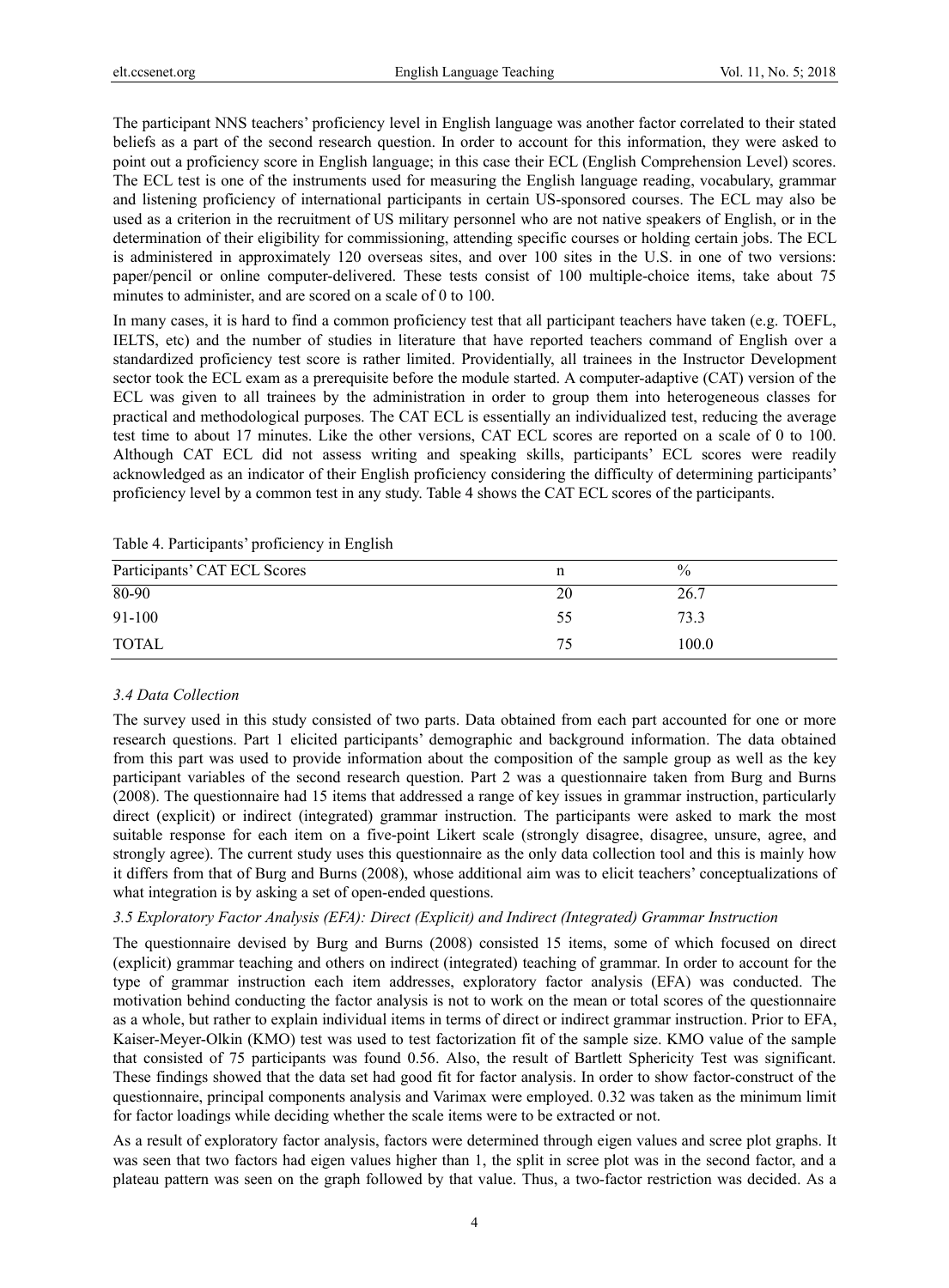result of EFA, the questionnaire was grouped under two factors and the rotated factor loadings are presented in Table 5.

| Factor I:                                         | Rotated Factor Loading |
|---------------------------------------------------|------------------------|
| Direct (Explicit) Grammar Instruction             |                        |
| ITEM 1                                            | ,539                   |
| ITEM <sub>2</sub>                                 | ,611                   |
| ITEM <sub>3</sub>                                 | ,755                   |
| ITEM 4                                            | ,534                   |
| ITEM 6                                            | ,598                   |
| ITEM 8                                            | ,475                   |
| ITEM 9                                            | ,648                   |
| ITEM 10                                           | ,500                   |
| ITEM 11                                           | ,460                   |
| ITEM 15                                           | ,299                   |
| Eigen Value= 3.72 and Explained Variance= 20.97 % |                        |
| Factor II:                                        | Rotated Factor Loading |
| Indirect (Integrated) Grammar Instruction         |                        |
| ITEM 5                                            | ,651                   |
| <b>ITEM7</b>                                      | ,610                   |
| ITEM <sub>12</sub>                                | ,539                   |
| ITEM 13                                           | ,399                   |
| ITEM 14                                           | ,625                   |
| Eigen Value= 1.98 and Explained Variance= 14.10%  |                        |
| KMO: .56                                          |                        |
| Total Explained Variance: 35.07%                  |                        |

Table 5. Exploratory Factor Analysis (EFA) results for the questionnaire

When the content of each individual item in the questionnaire was analyzed, supported by the results of the explanatory factor analysis, two factors were identified, namely "Direct (Explicit) Grammar Instruction" (factor I) and "Indirect (Integrated) Grammar Instruction" (factor II). As it is clear from Table 5, to begin with, the first factor consisted of 10 items and the vertically rotated factor loadings by using Varimax method ranged from 0.460 to 0.755, except for item 15. Only this item had a loading of 0.299, whose content fit for the direct (explicit) grammar instruction factor; therefore, it was grouped under factor I. The unique variance explained by this factor was 20.97%. Secondly, "Indirect (Integrated) Grammar Instruction", the second factor of the questionnaire, consisted of 5 items and the vertically rotated factor loadings by using Varimax method ranged from 0.399 to 0.651. The unique variance explained by this factor was 14.10%.

# *3.6 Data Analysis*

Statistical analyses of the quantitative questionnaire responses were conducted using SPSS 21. In order to account for NNS teachers' beliefs about grammar instruction (the first research question), frequency counts of the participants' responses to the questionnaire items were first calculated. More to the point, frequency analyses of some individual questionnaire items produced notably higher scores towards both ends (strongly disagree and strongly agree) on the Likert scale; thus, they were independently presented and interpreted to support the findings. As a result, multiple bodies of statistical results are collectively presented in order to elucidate the beliefs held by NNS teachers about grammar instruction.

As for the second research question, nonparametric tests were used in order to compare subgroups within different demographic variables for each individual questionnaire item. Here, nonparametric tests (Mann-Whitney U test for two levels and Kruskal-Wallis H test for more than two) rather than parametric ones were employed. Assumption of normality was tested by Shapiro-Wilk test. The results of Shapiro-Wilk pointed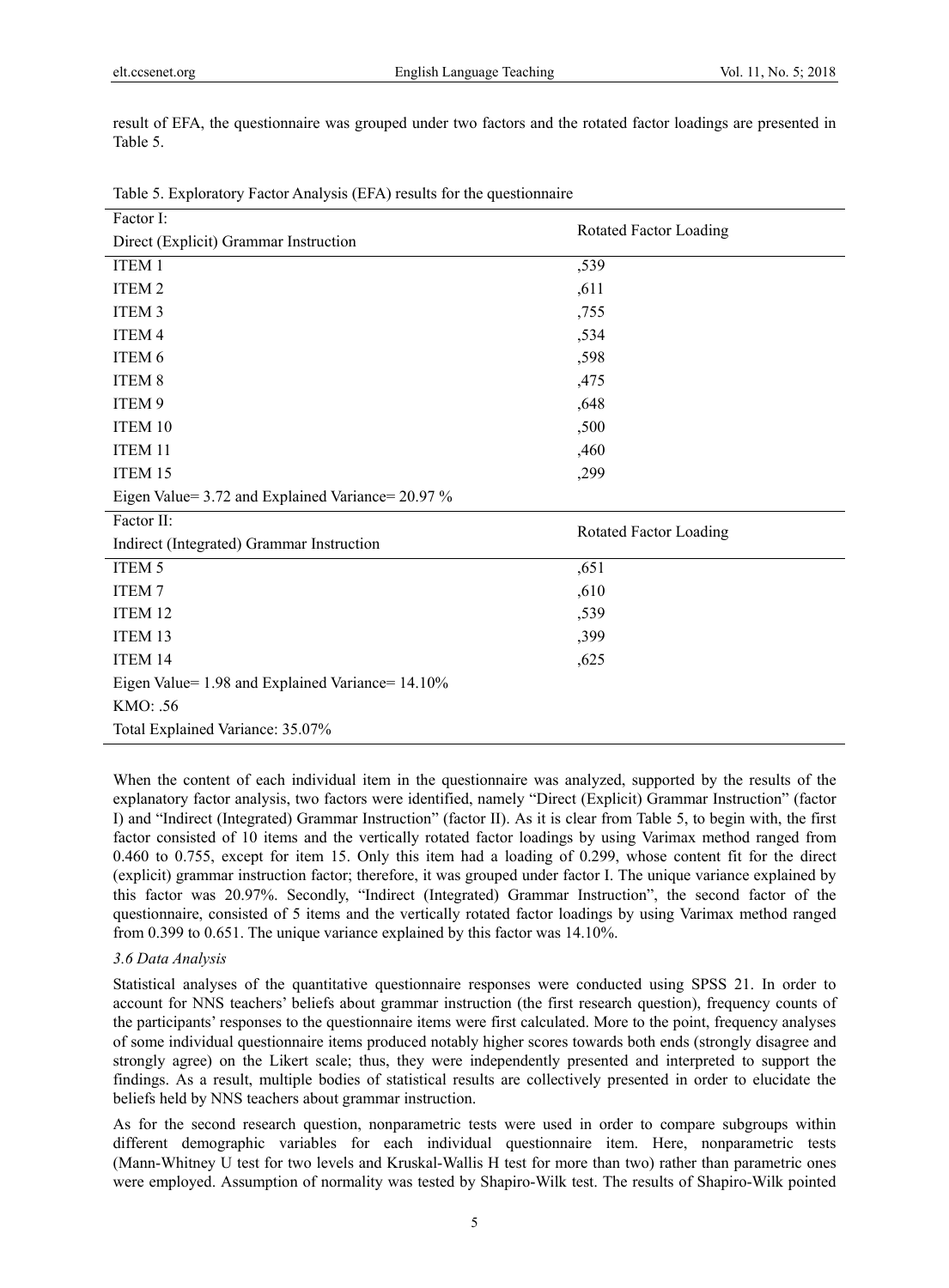out the necessity to use nonparametric analyses. For each demographic variable with more than 2 subgroups, Kruskal-Wallis H test was initially conducted. Only in "participants' qualification" and "participants' proficiency level" were there two groups; therefore, Mann-Whitney U test was applied to test the difference between subgroups for these two demographic variables.

#### *3.7 Results*

#### 3.7.1 Descriptive Results – Research Question 1

The frequency counts of participants' responses for each individual item in the questionnaire have produced substantial results. Table 6 illustrates percentages and the number of participant responses for each item in the questionnaire. When presenting the results in this part, the percentages of "strongly disagree" and "disagree" as well as those of "strongly agree" and "agree" will be combined in order to attain more comprehensible justification of the responses. First, results of the direct items with high percentages at both ends will be reported. Later, indirect items with high frequency counts in both directions will be given. Next, results of items with relatively even distribution towards both ends will be accounted for. Finally, items with substantial frequency of "unsure" will be presented.

The majority of participant teachers state that they either agree or strongly agree in items 1, 2, 3, 8 and 15 (direct items). 58.7% of the participants believe teachers should present grammar to learners before expecting them to use it (item 1). On the other hand, only 26.6% of participants either disagree or strongly disagree with the item, indicating that few participants prefer students' own discovery of grammar rules integrated with other skills (inductive teaching) during language instruction. Similarly, 61.3% of teachers believe that learners who are aware of grammar rules can use the language more effectively than those who are not (item 2). Moreover, 77.3% of teachers believe that exercises which get learners to practice grammar structures help learners develop fluency in using grammar (item 3). As for the  $8<sup>th</sup>$  item, 65.4% of the participants think repeated grammar practice allows learners to use structures fluently. Correspondingly, in the 15<sup>th</sup> item, 60% of participants point out to the necessity to study the grammar of a target language in order to speak it fluently.

Here, item 6 (direct) requires special attention. 81.3% of the participants either disagree or strongly disagree that grammar should be taught separately, not integrated with other skills such as reading and writing. While the sample hold strong views about the explicit (direct) teaching of grammar, they still show strong disagreement in its separation from other skills.

As for the indirect items in the questionnaire, the participants responses have revealed that the majority of the participants either agree or strongly agree in items 5, 7, 12, 13, and 14 (indirect items). 57.4% of the sample believe that a focus on grammar in lessons should come after communicative tasks, not before (item 5). Nonetheless, there is still 25.3% who think the opposite. Next, 77.4% of the teachers maintain that grammar is not taught directly in a communicative approach to language teaching (item 7). Similarly, 60% of the participant teachers see grammar learning to be more effective when learners work out the rules for themselves (item 12). Moreover, the results of the next item (item 13) correspond with these findings, where 62.7% of the teachers think indirect grammar teaching is more appropriate with younger than with older learners. As the last point in this part, the results show that 54.7% of the participants believe formal grammar teaching does not help learners become more fluent (item 14).

A number items have produced considerable percentages in the "unsure" column. Of all the participants of the study, 21.3% in item 4 (direct), 20% in item 12 (indirect), and 24% in item 14 (indirect) have marked the "unsure" option. Although only these 3 items have produced more than 20% of unsure results, the percentage is not low considering the communicative content of the teacher training course that the participants completed.

|    |                                                                                                             | Percentages (n)      |          |          |           |                   |  |
|----|-------------------------------------------------------------------------------------------------------------|----------------------|----------|----------|-----------|-------------------|--|
|    | Questionnaire Items                                                                                         | Strongly<br>disagree | Disagree | Unsure   | Agree     | Strongly<br>agree |  |
| 1. | should<br>Teachers<br>present<br>grammar<br>to<br>learners before expecting them to use it.                 | 5,3(4)               | 21.3(16) | 14.7(11) | 45.3 (34) | 13.3(10)          |  |
| 2. | Learners who are aware of grammar rules<br>can use the language more effectively than<br>those who are not. | 5.3(4)               | 17.3(13) | 16(12)   | 45.3 (34) | 16(12)            |  |

Table 6. Frequency counts of participants' responses to questionnaire items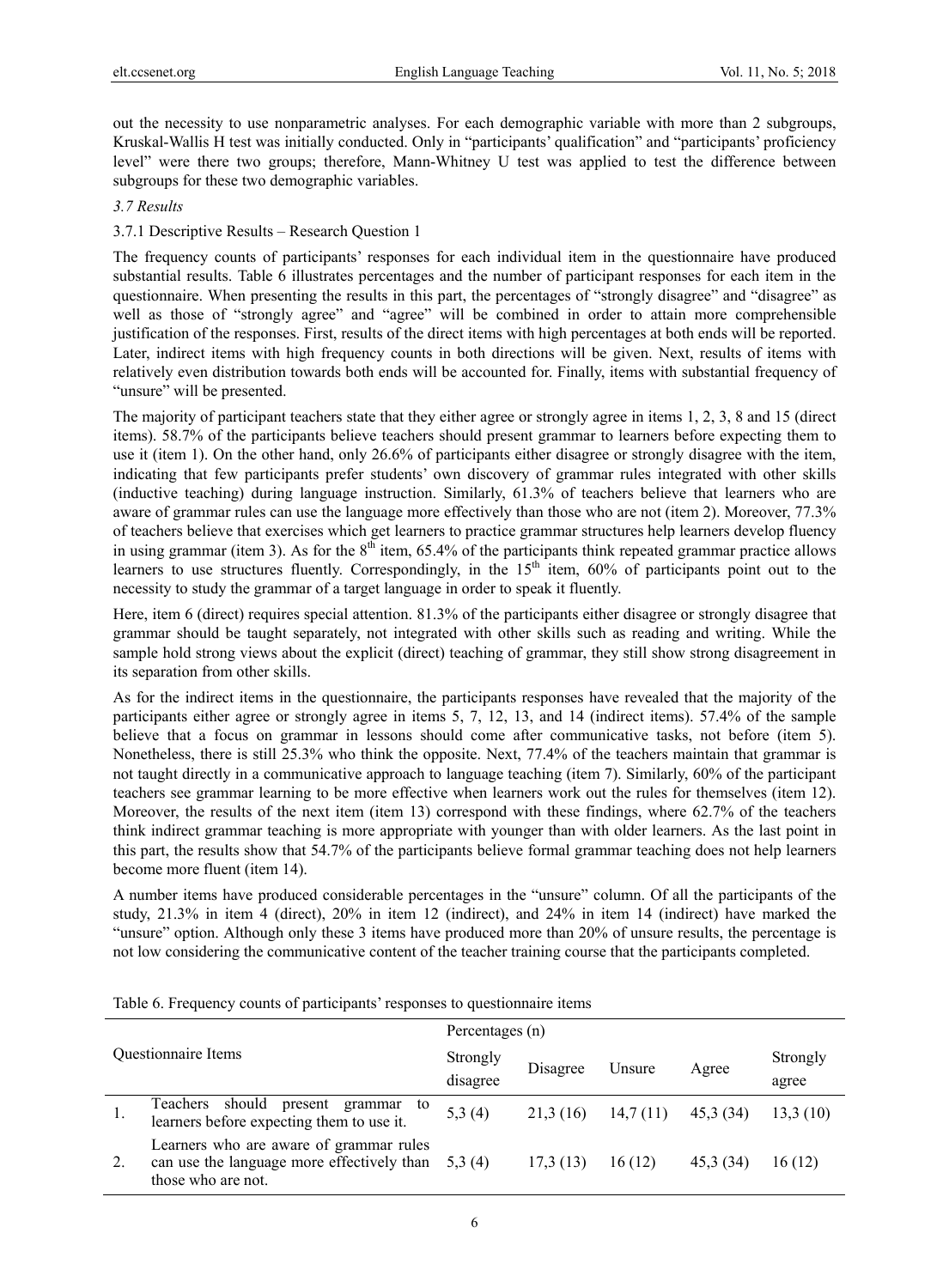|     |                                                                                                                  | Percentages (n)      |           |          |           |                   |
|-----|------------------------------------------------------------------------------------------------------------------|----------------------|-----------|----------|-----------|-------------------|
|     | Questionnaire Items                                                                                              | Strongly<br>disagree | Disagree  | Unsure   | Agree     | Strongly<br>agree |
| 3.  | Exercises that get learners to practice<br>grammar structures help learners develop<br>fluency in using grammar. | 2,7(2)               | 8(6)      | 12(9)    | 49,3 (37) | 28(21)            |
| 4.  | Teaching the rules of English grammar<br>directly is more appropriate for older<br><i>learners</i>               | 12(9)                | 20(15)    | 21,3(16) | 34,7(26)  | 12(9)             |
| 5.  | During lessons, a focus on grammar should<br>come after communicative tasks, not<br>before.                      | 5,3(4)               | 20(15)    | 17,3(13) | 45,3 (34) | 12(9)             |
| 6.  | Grammar should be taught separately, not<br>integrated with other skills such as reading<br>and writing.         | 26,7(20)             | 54,7 (41) | 2,7(2)   | 12(9)     | 4(3)              |
| 7.  | In a communicative approach to language<br>teaching grammar is not taught directly.                              | 1,3(1)               | 8(6)      | 13,3(10) | 60(45)    | 17,3(13)          |
| 8.  | In learning grammar, repeated practice<br>allows learners to use structures fluently.                            | 1,3(1)               | 16(12)    | 17,3(13) | 53,3 (40) | 12(9)             |
| 9.  | In teaching grammar, a teacher's main role<br>is to explain the rules.                                           | 16(12)               | 28(21)    | 13,3(10) | 42,7(32)  | $\boldsymbol{0}$  |
| 10. | It is important for learners to know<br>grammatical terminology.                                                 | 10,7(8)              | 26,7(20)  | 14,7(11) | 37,3 (28) | 10,7(8)           |
| 11. | Correcting learners' spoken grammatical<br>errors in English is one of the teacher's key<br>roles                | 8(6)                 | 33,3(25)  | 13,3(10) | 37,3(28)  | 8(6)              |
| 12. | Grammar learning is more effective when<br>learners work out the rules for themselves.                           | 2,7(2)               | 17,3(13)  | 20(15)   | 41,3(31)  | 18,7(14)          |
| 13. | Indirect grammar teaching is more<br>appropriate with younger than with older<br>learners.                       | 6,7(5)               | 13,3(10)  | 17,3(13) | 44 (33)   | 18,7(14)          |
| 14. | Formal grammar teaching does not help<br>learners become more fluent.                                            | 4(3)                 | 17,3(13)  | 24(18)   | 46,7(35)  | 8(6)              |
| 15. | It is necessary to study the grammar of a<br>second or foreign language in order to<br>speak it fluently.        | 5,3(4)               | 18,7(14)  | 16(12)   | 49,3 (37) | 10,7(8)           |

#### 3.7.2 Predictive Results – Research Question 2

In order to account for the second research question, responses given to each individual questionnaire item were analyzed according to subgroups of the demographic variables. The analyses have produced some significant results between/among subgroups of participants regarding their qualification, their students' age, proficiency level of their students, and their English proficiency level. The predictive results in this part will be presented in this corresponding order.

## 3.7.2.1 Participants' Qualifications

In terms of participants' qualifications, a significant difference between two subgroups (teachers with only BA degrees and teachers with MA or PhD degrees) has been found in item 6 and item 11.

Table 7 presents the significance values of items for this demographic variable. Mean rank of teachers with BA is lower than that of teachers with MA or PhD in item 6 (direct). So, the higher the participants' qualification, the more they have a tendency to teach grammar integrated with other skills. Similar results of item 11 (direct) show that mean rank of teachers with BA is lower than that of teachers with MA or PhD. So, the higher the participants' qualification, the less they have a tendency to correct spoken grammatical errors. Table 8 shows detailed results of Mann-Whitney U test for items 6 and 11 according to teachers' qualifications.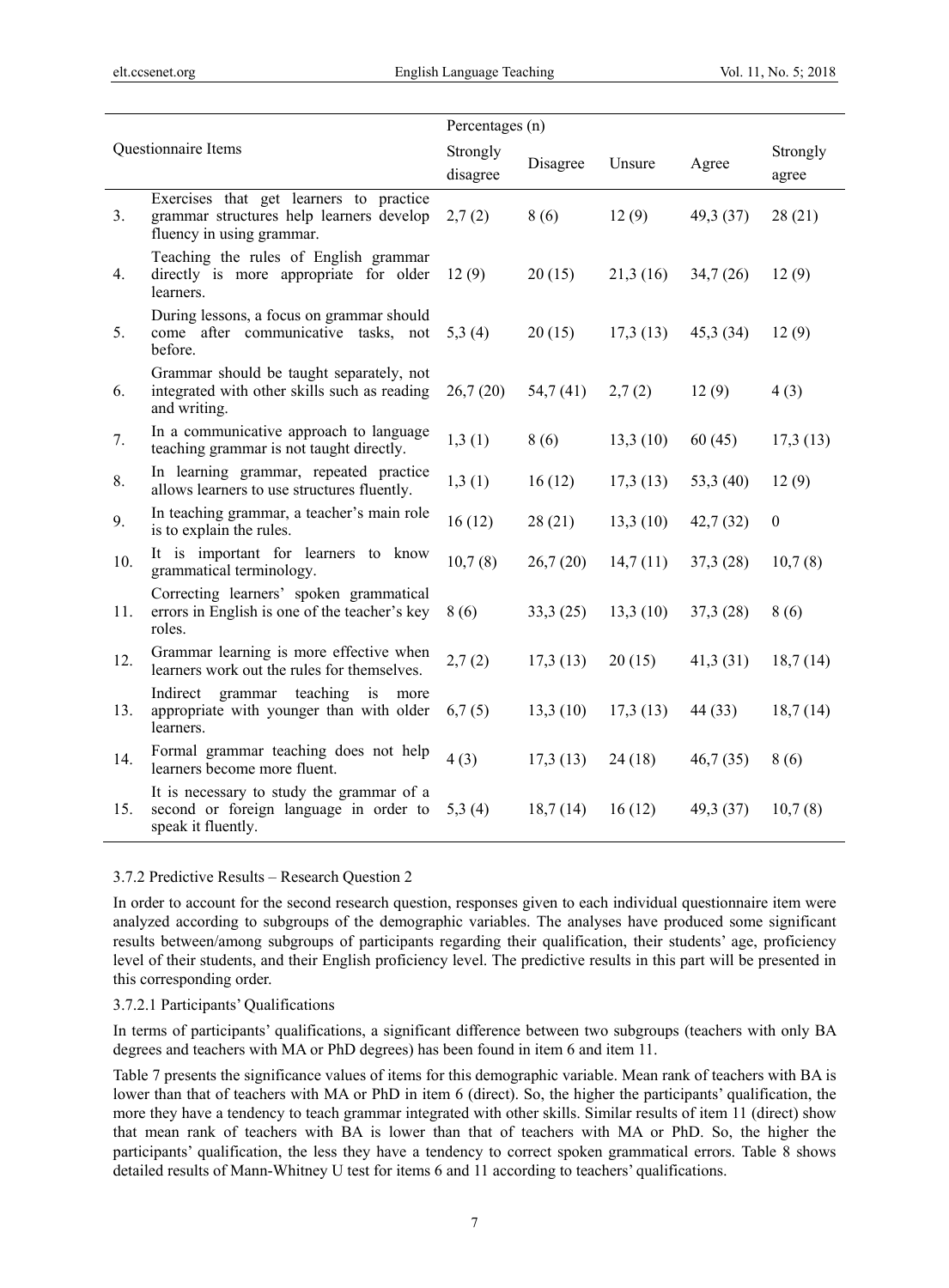Table 7. Item significance (p) values according to participants' qualifications (Mann-Whitney U)

| Items | 1 2 3 4 5 6 7 8 9 10 11 12 13 14 15                                        |  |  |  |  |  |  |  |
|-------|----------------------------------------------------------------------------|--|--|--|--|--|--|--|
|       | .520 .466 .546 .546 .483 .042 .483 .942 .101 .294 .483 .042 .429 .429 .501 |  |  |  |  |  |  |  |

Table 8. Mann-whitney U Test results according to participants' qualifications (Items 6 and 11)

| Items   | Participant Groups | N  | Mean<br>Rank | Sum<br>οf<br>Ranks |         | Ď    |
|---------|--------------------|----|--------------|--------------------|---------|------|
| Item 6  | ВA                 | 39 | 45.42        | 1771.50            | 412.500 | .001 |
|         | MA / PhD           | 36 | 29.96        | 1078.50            |         |      |
| Item 11 | ВA                 | 39 | 42.69        | 1665               | 519.000 | .042 |
|         | MA / PhD           | 36 | 32.92        | 1185               |         |      |

# 3.7.2.2 Ages of Participants' Students

Analyses have revealed significant differences between subgroups of teachers according to their students' ages in items 3, 11 and 12. Table 9 presents the significance values of the questionnaire items for this demographic variable. As the detailed results of the Kruskal-Wallis H test indicate in Table 10, mean rank of responses given by teachers who teach English to students aged 24 and above (graduate/in-service) is higher than that of high school English teachers in items 3 and 11 (both direct items). In other words, the higher the ages of participants' students, the more they have a tendency to believe that grammar exercises help learners develop fluency in using grammar. What is more, when compared to teachers who teach high school students, teachers who teach adult learners have a higher tendency to correct learners' spoken grammatical errors in English. As for the item 12 (indirect), mean rank of responses by teachers who teach university/academy students is higher than that of teachers of adult learners. This finding corresponds with the previous results in that the lower the ages of their students, the more the participants believe that grammar learning is more effective when learners work out the rules for themselves. This shows the tendency of teachers of relatively younger students to teach grammar indirectly.

Table 10. Item significance (p) values according to participants' students' ages (Kruskal-Wallis H)

| Items 1 2 3 4 5 6 7 8 9 10 11 12 13 14 15 |  |  |  |  |  |  |                                                                          |  |
|-------------------------------------------|--|--|--|--|--|--|--------------------------------------------------------------------------|--|
|                                           |  |  |  |  |  |  | .39 .09 .39 .39 .39 .39 .39 .437 .191 .196 .437 .035 .021 .359 .099 .394 |  |

| Items   | Participant Groups                       | N  | Mean Rank | Sum of Ranks | U       | p    |
|---------|------------------------------------------|----|-----------|--------------|---------|------|
| Item 3  | High School Sts (Ages 15-18)             | 8  | 14.06     | 112.50       | 76.500  | .003 |
|         | Graduate / In-service Sts (24 and above) | 48 | 30.91     | 1483.50      |         |      |
| Item 11 | High School Sts (Ages 15-18)             | 8  | 16.06     | 128.50       | 92.500  | .015 |
|         | Graduate / In-service Sts (24 and above) | 48 | 30.57     | 1467.50      |         |      |
| Item 12 | University / Academy Sts (Ages 19-23)    | 19 | 43.74     | 831          | 271.000 | .007 |
|         | Graduate / In-service Sts (24 and above) | 48 | 30.15     | 1447         |         |      |

Table 11. Kruskal-wallis h test results according to participants' students' ages (Items 3, 11 and 12)

# 3.7.2.3 Proficiency Level of Participants' Students

According to the results, there is a significant difference between subgroups of teachers according to proficiency level of their students in item 15 (direct). Table 11 illustrates the significance values of the questionnaire items for this demographic variable. More specifically, mean rank of responses provided by teachers of advanced learners are higher than that of teachers of both elementary level learners and intermediate level learners. Thus, the higher the proficiency level of their students, the more the participants have a tendency to find it necessary to study the grammar in order to speak the target language fluently. In other words, participant teachers view grammar instruction to be more essential for their students as the students improve their proficiency in the target language (Table 12).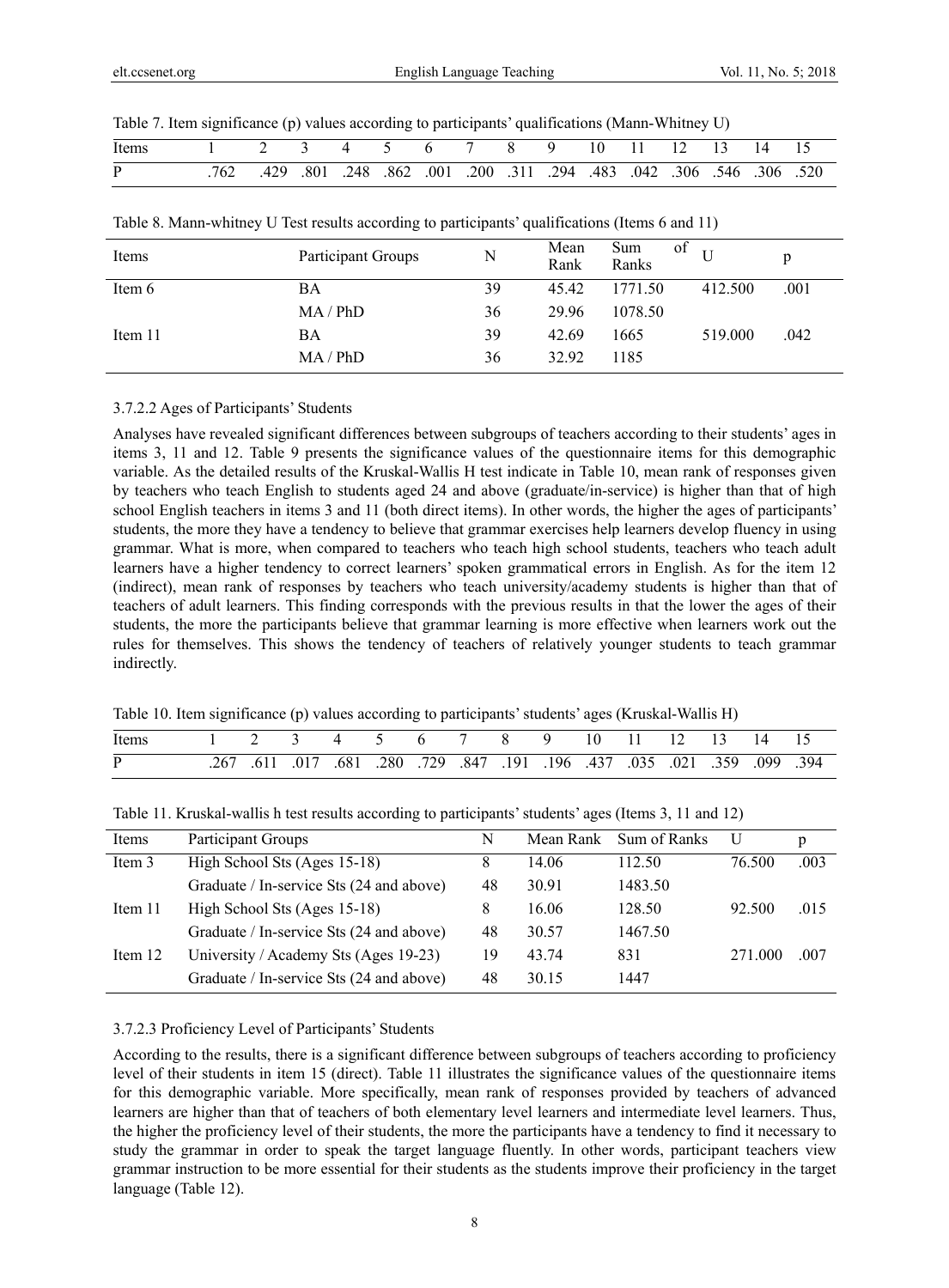Table 11. Item significance (p) values according to proficiency level of participants' sts (Kruskal-Wallis H)

| Items |                                                                            | 2 3 4 5 6 7 8 9 10 11 12 13 |  |  |  |  |  |  |  |
|-------|----------------------------------------------------------------------------|-----------------------------|--|--|--|--|--|--|--|
|       | .041 .041 .869 .211 .869 .713 .331 .869 .267 .248 .650 .267 .248 .550 .550 |                             |  |  |  |  |  |  |  |

Table 12. Kruskal-wallis h test results according to proficiency level of participants' students (Item 15)

| Items   | <b>Participant Groups</b> |    | Mean Rank | Sum of Ranks |         |      |
|---------|---------------------------|----|-----------|--------------|---------|------|
| Item 15 | Elementary                | 33 | 24.17     | 797.50       | 236.500 | .037 |
|         | Advanced                  | 21 | 32.74     | 687.50       |         |      |
|         | Intermediate              | 21 | 17.52     | 368          | 137.000 | .026 |
|         | Advanced                  |    | 25.48     | 535          |         |      |

#### 3.7.2.4 Participants' Proficiency in English

Finally, results have revealed significant differences between subgroups of teachers according to their English proficiency in direct items 6, 7, 11 and 12. The significance values of the questionnaire items for this demographic variable are given in Table 13 and the detailed results of the Mann-Whitney U in Table 14. As the tables show, mean rank of Group 1 (CAT ECL: 80-90) is higher than that of Group 2 (CAT ECL: 91-100) in item 6 (direct item). In other words, the higher the proficiency level of participants, the more they have a tendency to teach grammar integrated with other skills, not separately. This finding also corresponds with the results of the earlier demographic variable, where teachers with MA and PhD degrees showed similar tendency. What is more, in item 7 (indirect), mean rank of Group 1 (CAT ECL: 80-90) is lower than that of Group 2 (CAT ECL: 91-100). This finding reveals that the higher the proficiency level of teachers, the more they believe that grammar should be taught indirectly in a communicative approach setting. Next, in item 11 (direct), mean rank of Group 1 (CAT ECL: 80-90) is higher than that of Group 2 (CAT ECL: 91-100). This indicates that teachers with higher proficiency level tend not to see correcting spoken grammatical errors as one of the teacher's key roles. This finding is significant since the participants' scores of the 5-likert scale in this item is equally distributed towards both ends. Lastly, in item 14 (indirect), mean rank of Group 1 (CAT ECL: 80-90) is lower than that of Group 2 (CAT ECL: 91-100). Thus, teachers with higher proficiency level think that formal grammar teaching does not improve learners' fluency. In other words, the higher the proficiency level of participants, the more they tend to avoid formal (direct) grammar instruction.

| . In the state of the state of the state of the state of the state of the state of the state of the state of t |                                                                            |  |  |  |  |  |  |  |
|----------------------------------------------------------------------------------------------------------------|----------------------------------------------------------------------------|--|--|--|--|--|--|--|
| <b>Items</b>                                                                                                   | 1 2 3 4 5 6 7 8 9 10 11 12 13 14 15                                        |  |  |  |  |  |  |  |
|                                                                                                                | .543 .518 .156 .819 .685 .010 .023 .436 .161 .100 .024 .116 .408 .021 .518 |  |  |  |  |  |  |  |

Table 13. Item significance (p) values according to participants' English proficiency (Mann-Whitney U)

| Table 14. Mann-whitney u test results according to participants' English proficiency (Items 6, 7, 11, 14) |                           |    |           |              |         |      |  |  |  |
|-----------------------------------------------------------------------------------------------------------|---------------------------|----|-----------|--------------|---------|------|--|--|--|
| Items                                                                                                     | <b>Participant Groups</b> | N  | Mean Rank | Sum of Ranks | U       | p    |  |  |  |
| Item 6                                                                                                    | CAT ECL Score: 80-90      | 20 | 47.73     | 954.50       | 355.500 | .010 |  |  |  |
|                                                                                                           | CAT ECL Score: 91-100     | 55 | 34.46     | 1895.50      |         |      |  |  |  |
| Item 7                                                                                                    | CAT ECL Score: 80-90      | 20 | 29.65     | 593          | 383.000 | .023 |  |  |  |
|                                                                                                           | CAT ECL: Score $91-100$   | 55 | 41.04     | 2257         |         |      |  |  |  |
| Item 11                                                                                                   | CAT ECL Score: 80-90      | 20 | 46.95     | 939          | 371.000 | .024 |  |  |  |
|                                                                                                           | CAT ECL Score: 91-100     | 55 | 34.75     | 1911         |         |      |  |  |  |
| Item 14                                                                                                   | CAT ECL Score: 80-90      | 20 | 28.95     | 579          | 369.000 | .021 |  |  |  |
|                                                                                                           | CAT ECL Score: 91-100     | 55 | 41.29     | 2271         |         |      |  |  |  |

Table 14. Mann-whitney u test results according to participants' English proficiency (Items 6, 7, 11, 14)

# **4. Discussion**

The discussion of the results will be presented focusing on the two research questions. First, the descriptive results obtained from frequency counts of responses given to the questionnaire items will be discussed. Later,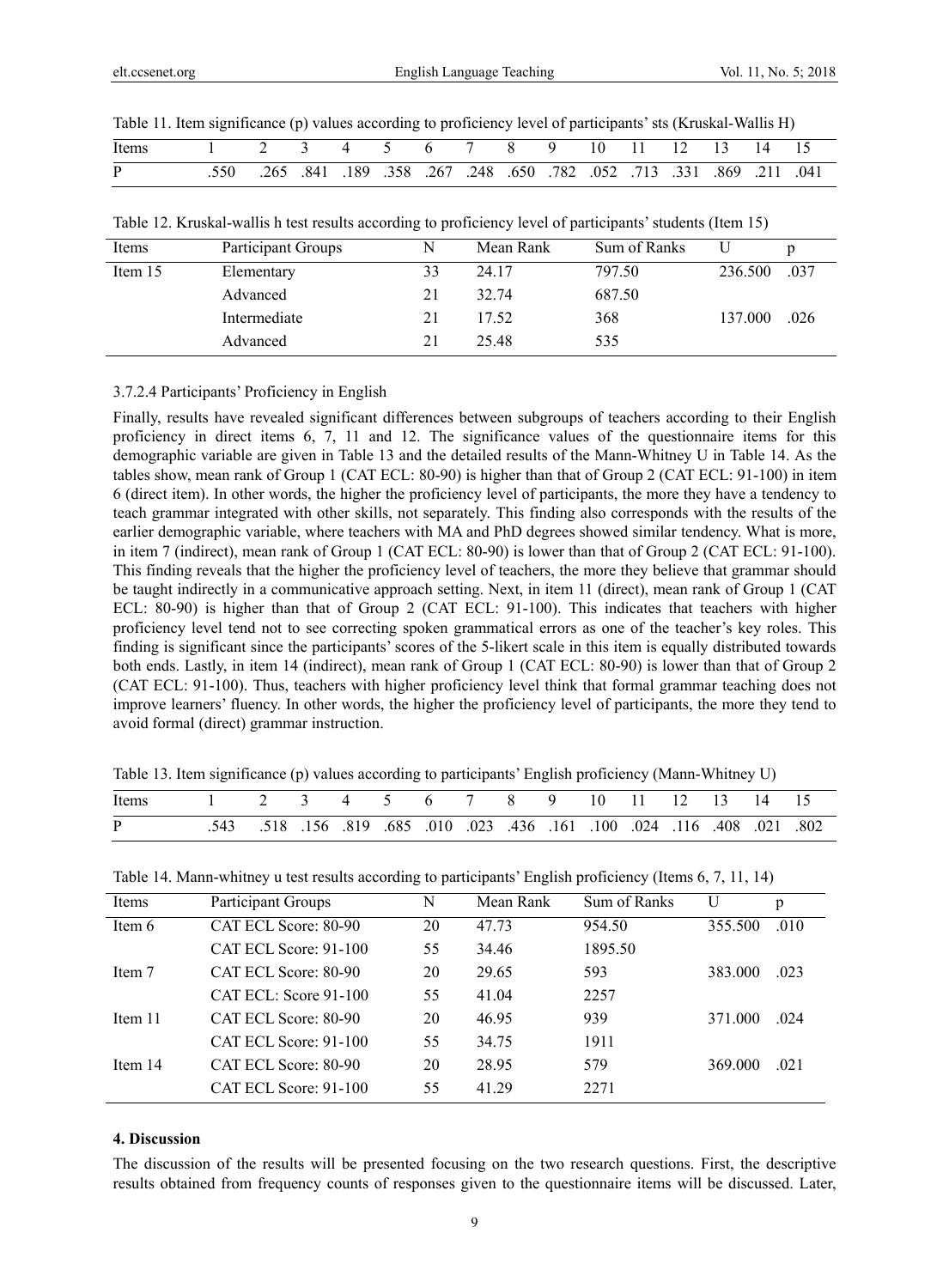informed by the predictive results, comments will be provided as to how the beliefs of participant teachers are influenced by different demographic variables.

Generally, this study provides supportive evidence to current research which suggests that EFL teachers favor some elements of direct grammar teaching (Schulz, 1996; Eisenstein-Ebsworth & Schweers, 1997). The participants here indicated that they favored deductive grammar teaching, where rules are presented explicitly prior to student production and pointed towards the necessity to know grammar rules explicitly on the part of the students for effective use of target language. They also supported explicit grammar exercises in their teaching, which can also be categorized under direct grammar instruction. They also thought repeated grammar practice allowed learners to use structures fluently, which shows their preference of direct grammar instruction through repetitive grammar drills.

While the sample held strong views about the explicit (direct) teaching of grammar, they still showed strong opposition to its separation from other skills. In other words, although participants preferred direct and explicit grammar teaching to a certain extent, they opposed to its total isolation in their instruction. Moreover, they preferred communication-based activities before a particular emphasis on grammatical rules in lessons. This is noteworthy since it shows that although participants favored explicit presentation of grammar rules before expecting the students to use them, they still thought that explicit grammar instruction should come after communicative tasks in the lesson. Taking into consideration the strong views of the sample favoring direct grammar teaching, this finding shows that they associate indirect grammar instruction with the term "communicative approach". In other words, when communication is emphasized in language teaching, grammar is perceived by the sample as something to be taught indirectly or integrated with other communicative tasks. Furthermore, teachers thought indirect grammar teaching was more appropriate with younger learners than with adult learners. Apparently, they associated indirect grammar instruction with younger students, who enjoy songs, games and other integrated activities more than formal grammar teaching.

The representation of grammar instruction that arises from participant teachers' responses to the 15-item questionnaire in this study is one characterized by systematic explicit grammar teaching with regular opportunities for grammar practice, not in isolation but in relation to skills-oriented work. Teachers also showed their tendency to encourage students to discover rules themselves without ignoring the necessity to use direct grammar instruction. With these perspectives, the current study adds to the literature with similar findings about teachers' perceptions on grammar instruction (Andrews, 2003; Schulz, 2001; Borg & Burns, 2008). Interestingly, besides teachers' strong beliefs about the necessity of using direct grammar instruction, there was still some degree of uncertainty among participants on the role of direct and indirect grammar instruction. Some participants showed doubts about the nature of grammar teaching in foregin language education, which might result from discrepancy between the theory and their actual in-class experiences.

The reported beliefs of teachers significantly related to some particular demographic variables and the corresponding subgroups of participants. The comments here can be grouped under two topics of discussion. First of all, teachers with higher English proficiency levels and higher degrees (MA/PhD) showed stronger belief towards teaching grammar indirectly. In other words, teachers who held only BA degrees and had lower proficiency in English favored to teach grammar more explicitly. Also, teachers with MA and PhD degrees tended to avoid the isolation of grammar instruction from other skills. Moreover, the belief held by teachers with MA and PhD that spoken accuracy could be neglected in favor of fluency indicated that teachers with higher degrees preferred to attach less significance to grammatical correctness especially in oral production.

Another significant insight emerged from the study was that teachers of adult learners, especially those who taught learners at 24 years of age and above, showed a higher tendency towards direct grammar teaching. Teachers of learners with respectively higher ages thought grammar exercises helped learners develop fluency in using grammar. They also showed a stronger tendency to correct learners' spoken grammatical errors in English. However, teachers of younger learners tended to disagree with the idea that this was a vital role that they needed to fulfill. This same belief was also held by teachers with higher English proficiency levels. Correspondingly, teachers of relatively younger students reported that grammar learning was more effective when learners worked out the rules for themselves in an indirect manner. Additionally, the proficiency level of students that the participants taught also had an impact on their preferences in terms of grammar instruction. Interestingly, teachers of higher advanced level students found it more necessary to study the grammar in order to speak the target language fluently. They viewed grammar instruction to be more essential for their students as the students advanced in the language. These tendencies may be summarized here that the participants tended to use more indirect grammar instruction as they progressed academically and proficiency-wise, but they implemented more direct grammar teaching as the ages and level of their students increased.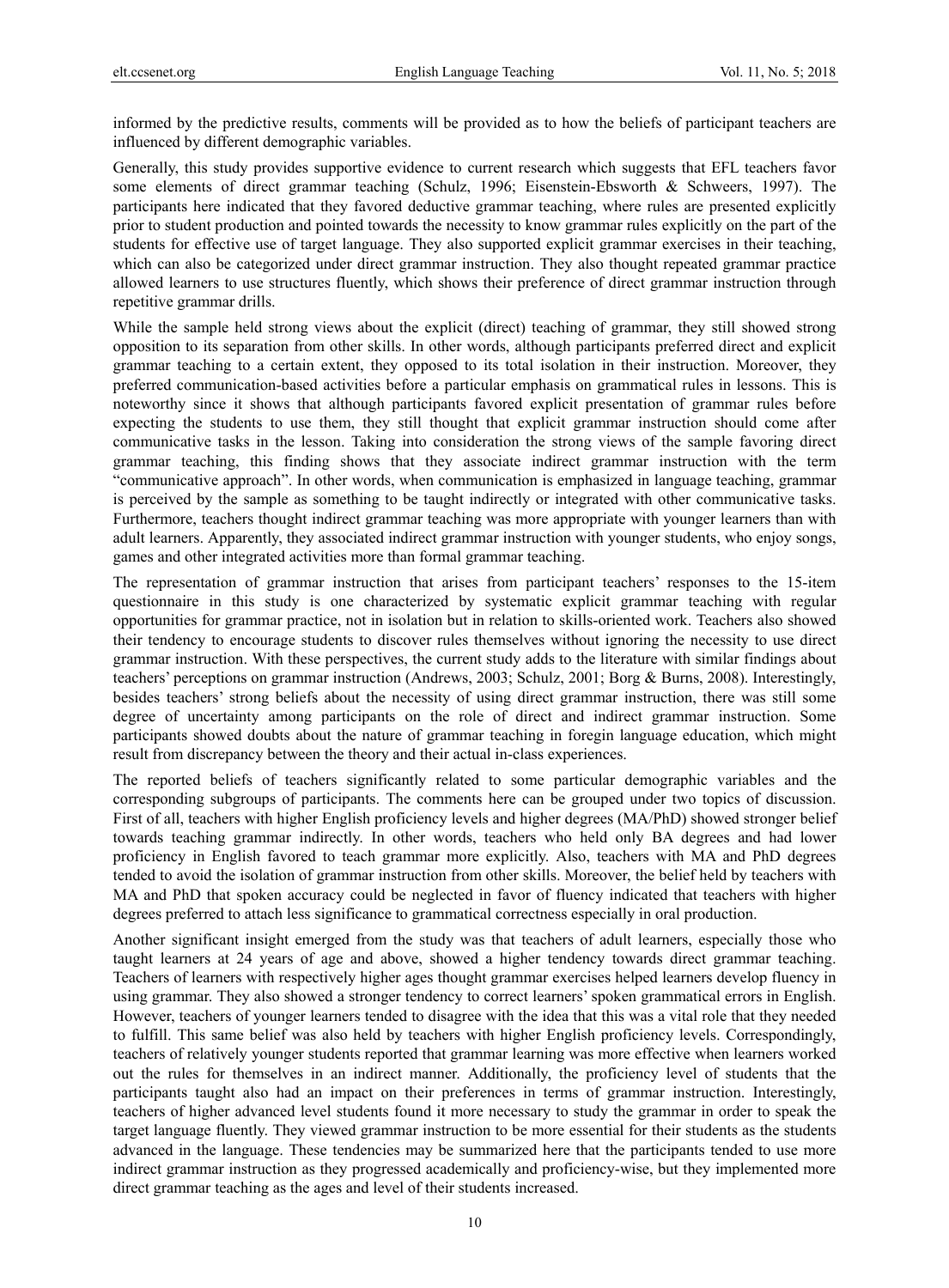In order to draw more comprehensive conclusions on the beliefs and practices of non-native English teachers, further research is necessary. It should be acknowledged that the current study does not include actual teaching practices of the participants; thus, the conclusions are based on teachers' stated beliefs and their reported classroom practices. Future research might involve classroom observations of non-native speaker teachers while teaching grammar components. What is more, the geographically diverse nature of the sample can also be taken as a limitation, which does not allow to extend the conclusions beyond the group of non-native teachers studied here. The study might be duplicated with a larger sample size or with non-native speaker teachers of a single country.

Consequently, with the above-mentioned limitations in mind, this research has provided a number of valuable insights, particularly in relation to teachers' beliefs about grammar instruction. It may be argued that the traditional structural methodology still predominates in language classrooms although the communicative approach and an associated task-based methodology is promoted both in literature and conferences alike. In other words, teachers are doing one thing while being urged to do something else. Today, most ELT theorists support the communicative approach in principle and recommend implementing this in task-based instruction (Ogilvie & Dunn, 2010), yet it seems that there is also a room for explicit grammar instruction in the classrooms especially based on the reported beliefs of non-native language teachers. Then, what should the nature of that explicit grammar instruction be? How can direct grammar teaching be achieved in the most meaningful and contextual way? Those questions can be most productively answered by the collaborative efforts of teachers and researchers through a lens that takes into consideration what theory might suggest and what really happens in language classrooms.

#### **References**

Anastasi, A. (1982). *Psychological testing.* London: Macmillan.

- Andrews, S. (2003). ''Just like instant noodles'': L2 teachers and their beliefs about grammar pedagogy, *Teachers and Teaching: Theory and Practice, 9*(4), 351-75. https://doi.org/10.1080/1354060032000097253
- Andrews, S. (2007). *Teacher language awareness.* Cambridge: Cambridge University Press. https://doi.org/10.1017/CBO9780511497643
- Bailey, K. M. (1996). The best laid plans: teachers' in-class decisions to depart from their lesson plans. In K. M. Bailey, & D. Nunan (Eds): Voices from the Language Classroom. Cambridge: Cambridge University Press.
- Basturkmen, H., Loewen, S., & Ellis, R. (2004). Teachers' stated beliefs about incidental focus on form and their classroom practices. *Applied Linguistics, 25*, 243-272. https://doi.org/10.1093/applin/25.2.243
- Borg, S. (1998a). Talking about grammar in the foreign language classroom. *Language Awareness, 7*(4), 159-175. https://doi.org/10.1080/09658419808667107
- Borg, S. (1998b). Teachers' pedagogical systems and grammar teaching: A qualitative study. *TESOL Quarterly, 32*(1), 93-8. https://doi.org/10.2307/3587900
- Borg, S. (1999). The use of grammatical terminology in the second language classroom: A qualitative study of teachers' practices and cognitions. *Applied Linguistics, 20*(1), 95-126. https://doi.org/10.1093/applin/20.1.95
- Borg, S. (2001). Self-perception and practice in teaching grammar. *ELT Journal, 55*(1), 21-29. https://doi.org/10.1093/eltj/55.1.21
- Borg, S. (2003a). Teacher cognition in language teaching: A review of research on what language teachers think, know, believe, and do. *Language Teaching*, *36*(2), 81-109. https://doi.org/10.1017/S0261444803001903
- Borg, S. (2003b). Teacher cognition in grammar teaching: A literature review. *Language Awareness*, *12*(2), 96-108. https://doi.org/10.1080/09658410308667069
- Borg, S. (2005). "Experience, knowledge about language and classroom practice in teaching grammar." In N. Bartels (Ed.), *Researching applied linguistics in language teacher education* (pp. 325-340). New York: Springer. https://doi.org/10.1007/1-4020-2954-3\_19
- Borg, S. (2006). *Teacher cognition and language education: Research and practice*. London: Continuum.
- Borg, S., & Burns, A. (2008). Integrating grammar in adult TESOL classrooms. *Applied Linguistics, 29*(3), 456-482. https://doi.org/10.1093/applin/amn020
- Braine, G. (1999). *Non-native educators in English language teaching.* Mahwah, N.J.: L. Erlbaum.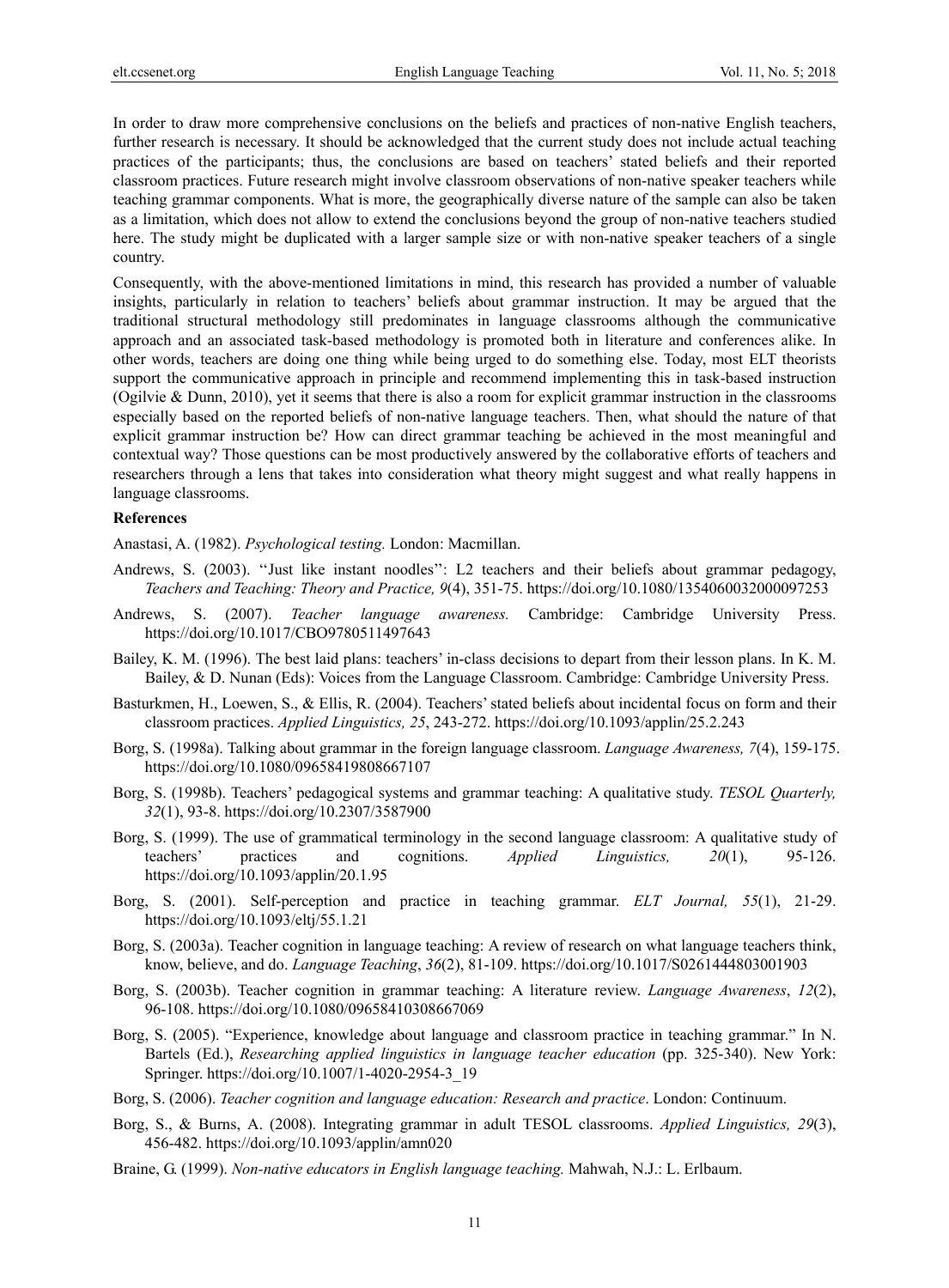Brown, H. D. (2000). *Principles of language learning and teaching.* New York: Longman.

- Brown, H. D. (2007). *Teaching by principles: An interactive approach to language pedagogy* (3rd Ed.). White Plains, NY: Pearson Education.
- Burgess, J., & Etherington, S. (2002). Focus on grammatical form: Explicit or implicit? *System*, *30*, 433-458. https://doi.org/10.1016/S0346-251X(02)00048-9
- Burns, A. (1996). Starting all over again: From teaching adults to teaching beginners. In D. Freeman, & J. C. Richards (Eds): *Teacher Learning in Language Teaching.* Cambridge: Cambridge University Press.
- Clark, E., & Paran, A. (2007). The employability of non-native-speaker teachers of EFL: A UK survey. *System, 35*(4), 407-430. https://doi.org/10.1016/j.system.2007.05.002
- Eisenstein-Ebsworth, M. & Schweers, C. W. (1997). What researchers say and practitioners do: Perspectives on conscious grammar instruction in the ESL classroom. *Applied Language Learning, 8*(2), 237-60.
- Ellis, R. (2006). Current issues in the teaching of grammar: An SLA perspective. *TESOL Quarterly*, *40*, 83-107. https://doi.org/10.2307/40264512
- Farrell, T. S. C., & Lim, P. C. P. (2005). Conceptions of grammar teaching: A case study of teachers' beliefs and classroom practices. *TESL-EJ, 9*(2), 1-13.
- Freeman, D. (2002). The hidden side of the work: Teacher knowledge and learning to teach. *Language Teaching, 35*(1), 1-13. https://doi.org/10.1017/S0261444801001720
- Freeman, D., & Richards, J. C. (Eds.). (1996). *Teacher learning in language teaching.* Cambridge: Cambridge University Press.
- Gan, Z. (2013). Learning to teach English language in the practicum: What challenges do non-native ESL student teachers face? *Australian Journal of Teacher Education, 38*(3), 92-108. https://doi.org/10.14221/ajte.2013v38n3.3
- Grubbs, F. E. (1969). Procedures for detecting outlying observations in samples. *Technometrics, 11*(1), 1-21. https://doi.org/10.1080/00401706.1969.10490657
- Hayes, D. (2005). Exploring the lives of non-native speaking English educators in Sri Lanka. *Teachers and Teaching, 11*, 169-194. https://doi.org/10.1080/13450600500083964
- Hayes, D. (2009). Non-native English-speaking teachers, context and English language teaching. *System, 37*(1), 1-11. https://doi.org/10.1016/j.system.2008.06.001
- Johnson, K. E. (1999). *Understanding Language Teaching: Reasoning in Action*. Boston, MA: Heinle & Heinle. https://doi.org/10.1177/136216889900300301
- Knudson, R. E. (1999). Student teachers' beliefs related to literacy instruction for nonnative English speakers. *Psychological Reports, 84*(1), 317-318. https://doi.org/10.2466/pr0.1999.84.1.317
- Llurda, E. (2005). *Non-native language teachers: Perceptions, challenges and contributions to the profession.* New York: Springer. https://doi.org/10.1007/b106233
- Mahboob, A. (2010). *The NNEST Lens: Non-native English Speakers in TESOL.* Newcastle, England: Cambridge Scholars Publishing
- Mauranen, A. (2012). *Exploring ELF: Academic English shaped by non-native speakers.* Cambridge: Cambridge University Press.
- Ogilvie, G., & Dunn, W. (2010). Taking teacher education to task: Exploring the role of teacher education in promoting the utilization of task-based language teaching. *Language Teaching Research*, *14*(2), 161-181. https://doi.org/10.1177/1362168809353875
- Pahissa, I., & Tragant, E. (2009). Grammar and the non-native secondary school teacher in Catalonia. *Language Awareness, 18*, 47-60. https://doi.org/10.1080/09658410802307931
- Schulz, R. A. (1996). Focus on form in the foreign language classroom: Students' and teachers' views on error correction and the role of grammar. *Foreign Language Annals, 29*(3), 343-64. https://doi.org/10.1111/j.1944-9720.1996.tb01247.x
- Schulz, R. A. (2001). Cultural differences in student and teacher perceptions concerning the role of grammar teaching and corrective feedback: USA-Colombia. *Modern Language Journal, 85*(2), 244-58. https://doi.org/10.1111/0026-7902.00107